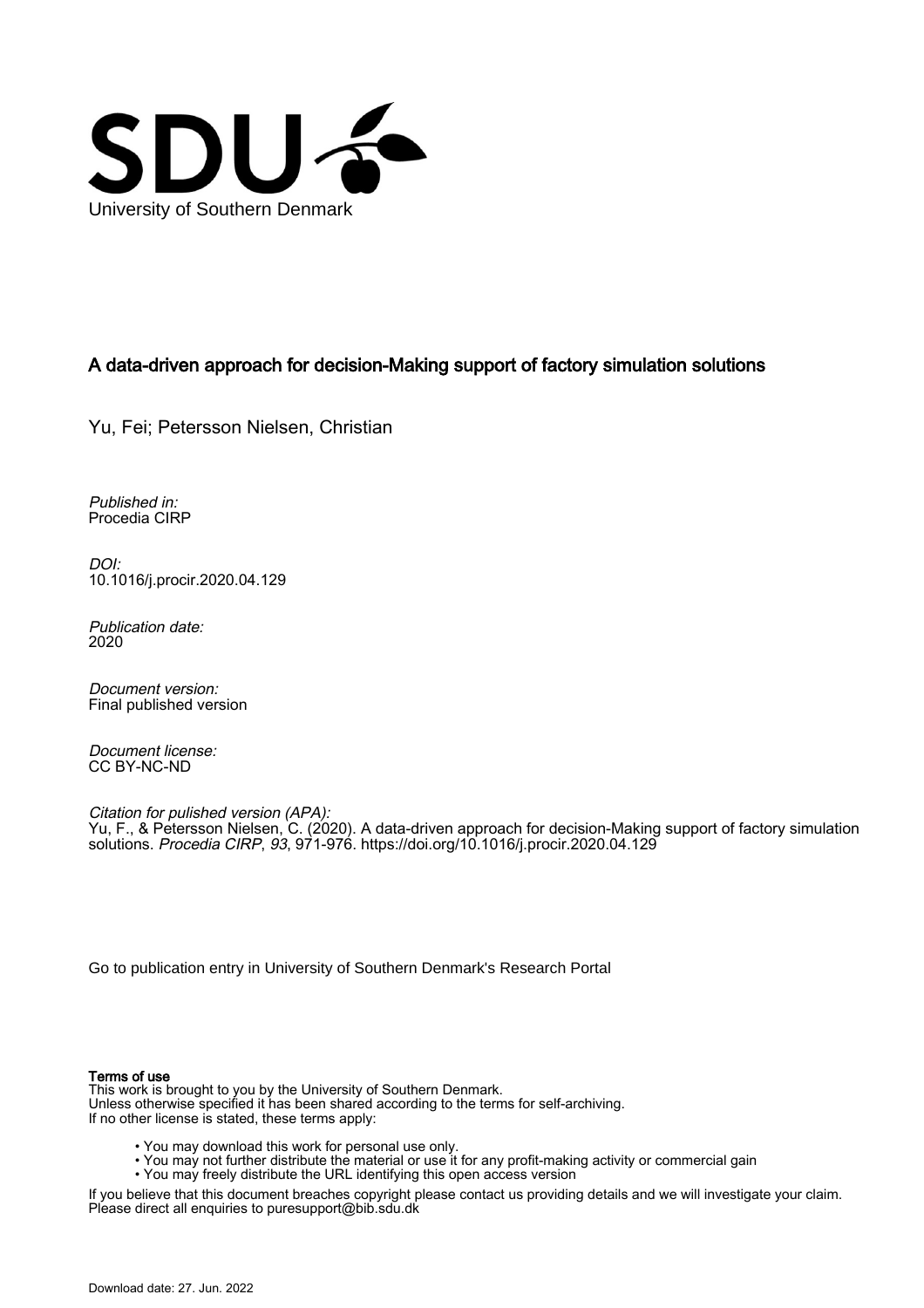

Available online at www.sciencedirect.com

ScienceDirect

Procedia CIRP 93 (2020) 971-976



53rd CIRP Conference on Manufacturing Systems 53rd CIRP Conference on Manufacturing Systems

# A data-driven approach for Decision-Making support of factory simulation  $\overline{\text{Solutions}}$ solutions

Fei Yu<sup>a\*</sup>, Christian P. Nielsen<sup>a</sup>

<sup>a</sup>University of Southern Denmark, Alsion 2, Sønderborg 6400, Denmark

*École Nationale Supérieure d'Arts et Métiers, Arts et Métiers ParisTech, LCFC EA 4495, 4 Rue Augustin Fresnel, Metz 57078, France*  \* Corresponding author. Tel.: +45 6550 1676. *E-mail address:* fei@mci.sdu.dk

#### **Abstract**  $F_{\text{F}}$  is defined in popularity. However, the industry  $\frac{1}{2}$ **Abstract**

to implement this technology. This paper describes a data-driven approach that supports the Decision-Making process of factory simulation evaluation methodologies, and simulation solutions, creates the foundation for the key contribution. An industrial case is used to test the initial evaluation methodologies, and simulation solutions, creates the foundation findings. In addition to suggest solutions as the output, the approach triggers the process of learning and thinking, which shows more value to  $s_{\text{c}}$  as to choose the optimal product analysis methods are needed. In the known methods are needed. In the known methods and  $s_{\text{c}}$ Factory simulation, one of the Industry 4.0 technologies, has increased in popularity. However, there is a limited number of strategies on how solutions. A performed literature review focused on manufacturing simulation frameworks, criteria for simulation solution selection, software practitioners. findings. In addition, to suggest solutions as the output, the approach triggers the process of learning and thinking, which shows more value to Provincial. Published by Elsevier B.V. practitioners.

a functional analysis is performed. Moreover, a hybrid functional and physical architecture graph (HyFPAG) is the output which depicts the

analyze a product family on the physical level. Different product families, however, may different product families, however, may different product families, however, may differ largely in terms of the number and  $\alpha$  $\degree$  2020 The Authors. Fublished by Elsevier B.V. This is an open access article under the CC BY-NC-ND license (http://creativecommons.org/licenses/by-nc-nd/4.0/) Peer-review under responsibility of the scientific committee of the 53rd CIRP Conference on Manufacturing Systems Keywords: Decision-making; factory simulation; Data-driven approach  $\odot$  2020 The Authors. Published by Elsevier B.V.

#### **1. Introduction**

Industry 4.0 practices have increased in popularity over is no direct value added the 28th CIRP Design Conference 2018. Integration of various 11 st Industry 4.0 technologies, creates a disruptive impact on  $\tilde{E}$  $[2]$ , performing what-if scenario analyses  $[3]$ , the foundation for  $[2]$ , performing what-if scenario analyses  $[3]$ , the foundation for multinational companies have established implementation multinational companies have established implementation strategies, and, to a certain degree, they have adapted these principles. For the small and medium-sized enterprises (SMEs), principles. For the small and medium-sized enterprises (SMEs), principles. For the small and medium-sized enterprises (SMEs), this tends to be different. They are hesitating to invest in these technologies. Schröder [5] addresses several challenges that technologies. technologies. Senoder [5] addresses several challenges that<br>hinder the implementation of Industry 4.0 technologies in mater the implementation of industry 4.0 technologies in SMEs, including a lack of a comprehensive strategy, a lack of extend, including a lack of a comprehensive strategy, a lack of resources (or a low priority on technology implementation), a which is induced to the development from the development from magnetic microsoft of commentances at both technology layed and management lack of competences at both technology level and management recent years. Simulation for factories, as one of the core manufacturing companies [1]. The benefits of implementing simulation practice have been addressed in several studies, such as optimizing production layout [2], minimizing investments digital twins [4] to exemplify a few benefits. Many

*Keywords:* Decision-making; factory simulation; Data-driven approach

example of a nail-clipper is used to explain the proposed methodology. An industrial case study on two product families of steering columns of 1. Introduction level, as well as a lack of standards and norms regarding the industry provide a big number of simulation tools, which, industry provide a big number of simulation tools, which, maistry provide a  $\sigma$ g number of simulation tools, which, however, creates another challenge for the SME: The overwhelming challenge for selecting the right solution. Therefore, the objective of this study is to provide a tool based Therefore, the objective of this study is to provide a tool based on a Decision-Making framework to help the SMEs make the orientation and Decision-Making framework to help the SMEs make the on a Decision-Making framework to help the SMEs make the right choice of simulation solutions. By adopting the tool, it right choice of simulation solutions. By adopting the tool, it should simplify the Decision-Making process and further increase the likelihood for SMEs to test and implement the new increase the likelihood for SMEs to test and implement the new technologies main characteristics: integration of various IT systems. Even though sometimes there is no direct value added to SMEs in short terms, the pressure from the big players in the value chain, e.g. the original equipment manufacturers (OEMs), and the pressure from the competitors force them to follow the trend. For instance, they need to develop a digital twin of their factory to continue the contract with the OEM. Great efforts from both academia and technologies.

2212-8271 © 2020 The Authors. Published by Elsevier B.V.

This is an open access article under the CC BY-NC-ND license (http://creativecommons.org/licenses/by-nc-nd/4.0/) Peer-review under responsibility of the scientific committee of the 53rd CIRP Conference on Manufacturing Systems 10.1016/j.procir.2020.04.129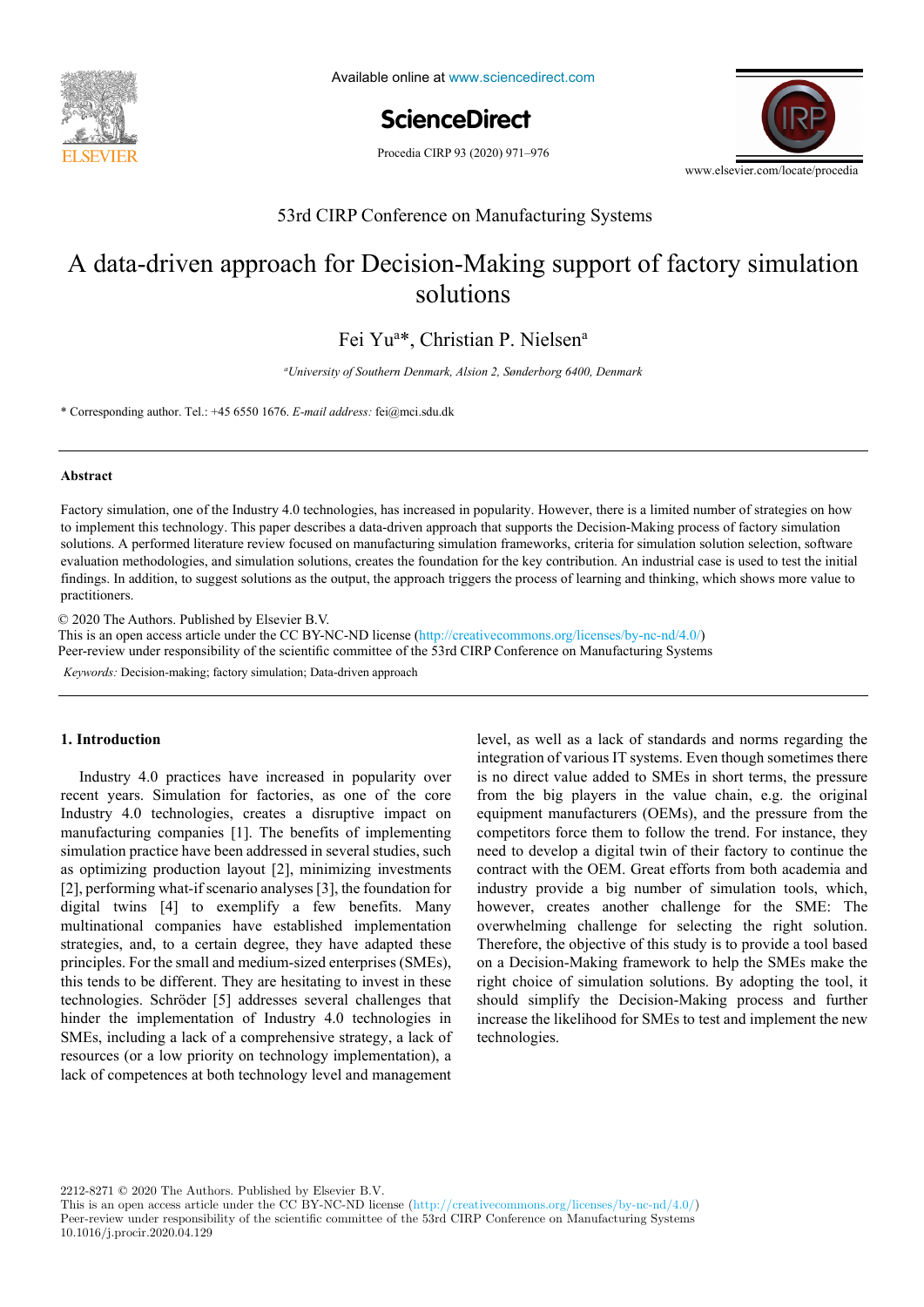#### **2. Related Work**

Several methodologies to select the appropriate simulation solution have been identified in the literature. In addition, several simulation solutions are available for the practitioner, where some are depending on specific fields, while others are more generally applicable. This section describes the related work on frameworks for simulation studies, software selection criteria, evaluation approaches, and the currently available software solutions.

## *2.1. Frameworks for manufacturing simulation*

Several frameworks to support the selection of software have been presented in early studies. Some of them can be adopted generically for software evaluation and selection [6,7], while others focus on simulation, such as software evaluation [8], software selection [9–11], and building simulation models [12,13]. Among these efforts, Bank [10] presents a framework that shows the overall process from defining a problem formulation to the final implementation in production. Comparably, Law and Kelton [13] proposed another framework, which contains similar steps as the first one, but in a different structure. Bank [10] suggests building the simulation model after data collection and conceptualization, while Law and Kelton [13] recommend a step in between to validate the conceptual model. The latter framework also elaborates on the process in the implementation stage. Both frameworks show an overview of the process of implementing simulation solutions. However, these frameworks do not include a step of software selection in the process, which is rather important and can be time-consuming. Knowing when should make this decision and how to choose the most suitable software solution are highly important.

## *2.2. Selection criteria of simulation software*

Andreou and Tziakouris [6] adopt the ISO9126 quality model in their framework to evaluate software quality. According to the ISO9126 standard, software quality can be classified as a set of characteristics and sub-characteristics. The main characteristics include functionality, reliability, usability, efficiency, maintainability, and portability. Jadhav and Sonar [14] present a systematic approach to evaluate software packages, including three levels of criteria. In the top level, in addition to quality, there are additionally six criteria, including functionality, technicality, vendor, output, cost and benefit, and opinion. Each of them is elaborated to sub-criteria and further interpreted in the basic criteria level. Comparing to the ISO9126 standard, the sub-criteria of quality includes all the characteristics in the standard except functionality. In addition to this, the authors include customizability and security. These efforts create a generic foundation for software selection.

A few studies focus on the selection of simulation software. Banks [9] provides a list of features to support the selection criteria, including Input Features, Processing Features, Output Features, Environment Features, and Cost Features. Each section furthermore contains a number of parameters that influence the decision.

Table 1 Methodologies for software selection

| Method                                                 | Explanation                                                                                                                                                                                                                                                                                                                                                                                                                                                                                                                                                 | Complexity |
|--------------------------------------------------------|-------------------------------------------------------------------------------------------------------------------------------------------------------------------------------------------------------------------------------------------------------------------------------------------------------------------------------------------------------------------------------------------------------------------------------------------------------------------------------------------------------------------------------------------------------------|------------|
| Analytic<br><b>Hierarchy Process</b><br>$(AHP)$ [15]   | The analytic hierarchy process is a<br>methodology applied in a variety of<br>different fields. It is divided into several<br>steps, where the first stage is to define a<br>decision hierarchy. In this hierarchy, the<br>goal, criteria, sub-criteria, and alternatives<br>are defined. Afterward, the pair-wise<br>comparison matrix is created and then<br>normalized. This is done for each sub-<br>criteria. The next step is calculating the<br>aggregate score of each alternative, where<br>the highest score indicates the preferred<br>solution. | Medium     |
| Weighted Scoring<br>Method (WSM)<br>[16]               | The weighted scoring model is based on a<br>given score multiplied with the weight for<br>each criterion. The results are then summed<br>in order to give a final score. The highest<br>score does, in this way, specify the optimal<br>solution.                                                                                                                                                                                                                                                                                                           | Low        |
| Hybrid<br>Knowledge Based<br>System (HKBS)<br>$^{[7]}$ | The Hybrid Knowledge Based System is<br>divided into two components. First, the<br>Rule Based Reasoning (RBR) and then the<br>Case Based Reasoning (CBR). The RBR<br>allows the practitioner to select the criteria<br>that are characterized as important, and<br>based on these, develop a problem case.<br>This information is then transferred to the<br>CBR, where the comparison and ranking<br>are happening based on a similarity score<br>equation.                                                                                                | High       |

The author suggests using a scoring model to rank and screen the simulation software. Cochran and Chen [17] develop a fuzzy set approach to select object-oriented simulation software. They identify desired features for simulation software and classify them into four categories, Object-Oriented Features, Programming Features, Simulation Features, and Environment Features. Hlupic and Paul [18] also identify several characteristics that are important for the selection of manufacturing simulation software. Different from other studies, they introduce the level of importance (LoI) into the selection mechanism and distinguish them according to the application domain, i.e., for education or the industry. They further distinguish the selection of software for the industry according to the speed of modeling and the fidelity of a model, i.e., for rapid modeling or detailed/complex modeling. As certain characteristics are more important than others according to the given application area or even the individual firm, it is therefore important to define them for the individual needs to obtain the most successful result. Interestingly, the authors also provide the score of LoI to each characteristic. They do though also claim that these scores were derived based on their extensive experience in "selecting and using simulation packages for teaching, research, and consulting assignments [18]." Constantinescu et al. [19] collect different criteria for the selection and evaluation of Efficient Agile Manufacturing tools. They target the scenario in SMEs, i.e., the best practice of the technology has to fit the needs of the SMEs. The criteria they suggest, tend to have the focus from the managerial perspective including Pragmatic usability, Applicability in daily business with low overheads, Zoom capability, SME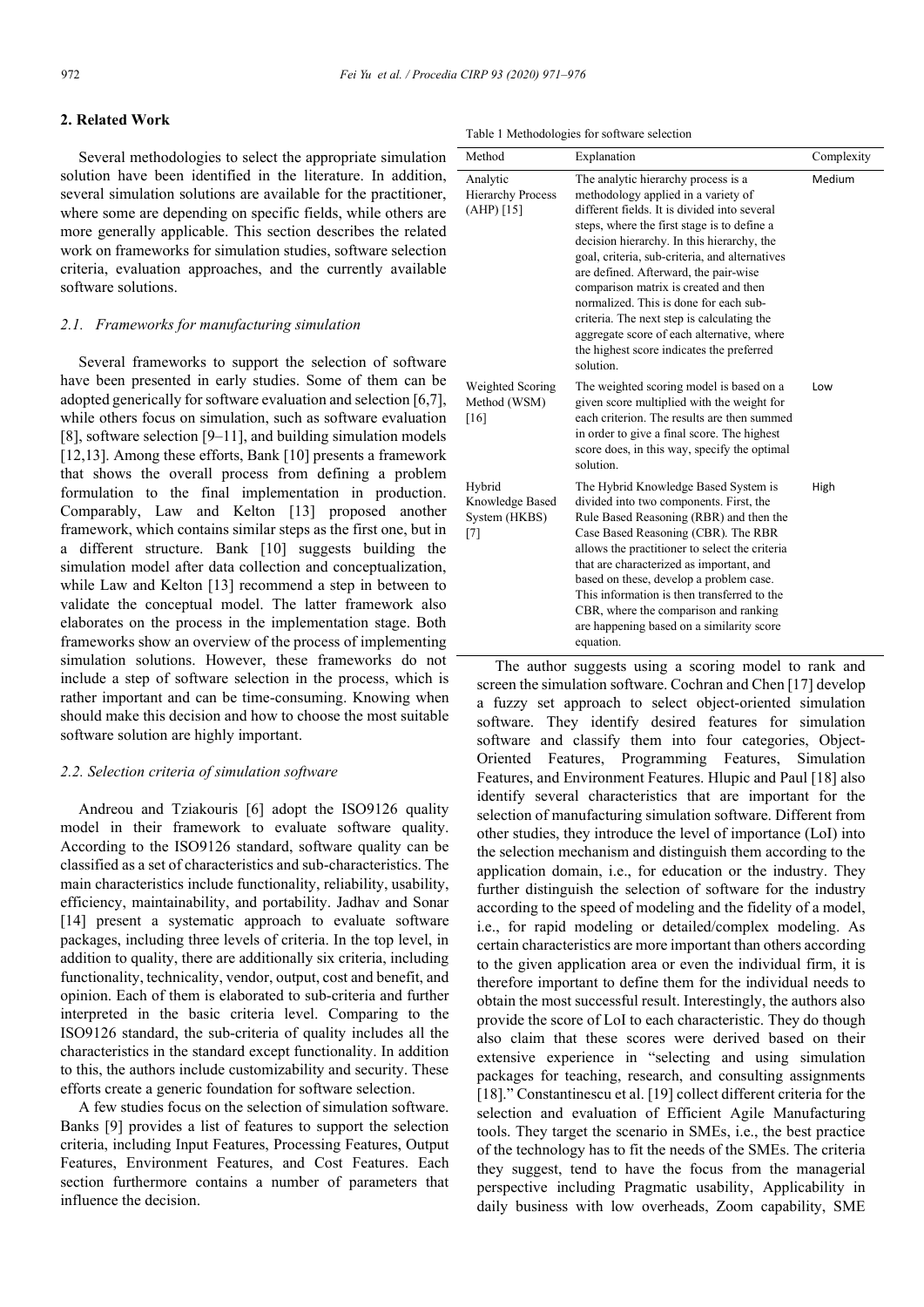Customization, Specificity, Comparability, Degree of Independence, Coupling, Sustainability, Scalability, Agility, Legal aspects, Consensus, Cost, and Elasticity. The authors further weight each criterion.

#### *2.3. Simulation selection methodologies*

To evaluate and select software, different methodologies exist to assist this Decision-Making process. Jadhav and Sonar [16] identify and compare three commonly applied methodologies, as summarized in Table 1.

## *2.4. Simulation software*

Several simulation solutions are commercially available. Some are targeted specific fields, while others are more generally applicable. To limit the selection of software solutions, only software containing a graphical user interface has been considered, thus eliminating dedicated programming languages due to the complexity hereof. Furthermore, all solutions should focus on manufacturing simulation. A preliminary list of manufacturing simulation software is provided below. Here, we need to highlight that it is not a complete list of available tools. New simulation solutions should be added in future work.

- Visual Components (Visual Components, Espoo, Finland)
- Tecnomatix Plant Simulation (Siemens, Stuttgart, Germany)
- Experior (Xcelgo, Ry, Denmark)
- Delmia (Dassault Systemes, Vélizy-Villacoublay Cedex, France)
- Flexsim (FlexSim Software Products, Inc., Orem, United States of America)
- Simul8 (Simul8, Boston, United States of America)
- Simio (Simio LLC, Sewickley, United States of America)
- Anylogic (The AnyLogic Company, Oakbrook Terrace, United States of America)
- MatLAB (MathWorks Inc., Natick, United States of America)
- Enterprise Dynamics (INCONTROL, Utrecht, Netherlands)

#### **3. Research design**

This study follows an exploratory research approach, describing a development process of a conceptual structure to support the Decision-Making for SMEs on the selection and implementation of factory simulation solutions. Fig. 1 shows the research design and its connection to the research output. The research design contains three steps. Initially, we did a literature review to create an overview of studies on simulation software selection and evaluation, including Decision-Making frameworks, software selection criteria, selection methodologies, and commercially available software. Based on the findings from the literature review, we formulate a conceptual Decision-Making structure and further develop a Decision-Making tool for best practice. In the last step, we tested the tool in a case study for validation and improvement.

### **4. Development of conceptual structure for software selection**

#### *4.1. Conceptual Decision-Making structure*



Fig. 1. Research design and the conceptual Decision-Making structure

Table 2 Selection criteria

| Criteria                                        | Sub-criteria                                  | Weight*                 | <b>Score</b> |  |
|-------------------------------------------------|-----------------------------------------------|-------------------------|--------------|--|
| Functional <sup>1</sup> &                       | Visual aspects <sup>3</sup>                   |                         |              |  |
| Technical <sup>1</sup>                          | General features <sup>3</sup>                 |                         |              |  |
|                                                 | Physical elements <sup>3</sup>                |                         |              |  |
|                                                 | Scheduling features <sup>3</sup>              | $\overline{c}$          |              |  |
|                                                 | Coding aspects <sup>3</sup>                   | $\overline{\mathbf{c}}$ |              |  |
|                                                 | General modelling features <sup>3</sup>       | $\overline{c}$          |              |  |
|                                                 | Statistical features <sup>3</sup>             | $\overline{c}$          |              |  |
|                                                 | Experimentation features <sup>3</sup>         | $\overline{2}$          |              |  |
|                                                 | Software compatibility <sup>3</sup>           | 3                       |              |  |
| Quality <sup>1</sup>                            | Pragmatic usability <sup>2</sup>              | $\overline{\mathbf{3}}$ |              |  |
|                                                 | Efficiency <sup>3</sup>                       | 1                       |              |  |
|                                                 | Testability <sup>3</sup>                      | 1                       |              |  |
|                                                 | Specificity <sup>2</sup>                      | $\overline{2}$          |              |  |
|                                                 | Manufacturing performance <sup>3</sup>        | 1                       |              |  |
| Vendor <sup>1</sup>                             | Modeling assistance <sup>3</sup>              | 1                       |              |  |
|                                                 | User support <sup>3</sup>                     | 1                       |              |  |
| Output <sup>1</sup>                             | Input/Output <sup>3</sup>                     | 1                       |              |  |
| Cost and                                        | Cost elasticity <sup>2</sup>                  | $\overline{2}$          |              |  |
| benefit <sup>1</sup>                            | Financial and technical features <sup>3</sup> | 1                       |              |  |
| Opinion <sup>1</sup>                            | Consensus <sup>2</sup>                        | 1                       |              |  |
|                                                 | Pedigree <sup>3</sup>                         | 3                       |              |  |
| Managerial                                      | Applicability in daily business <sup>2</sup>  | $\overline{3}$          |              |  |
|                                                 | Zoom capability <sup>2</sup>                  | 3                       |              |  |
|                                                 | SME customization <sup>2</sup>                | 3                       |              |  |
|                                                 | Comparibility <sup>2</sup>                    | $\overline{\mathbf{3}}$ |              |  |
|                                                 | Degree of independence <sup>2</sup>           | 3                       |              |  |
|                                                 | Coupling <sup>2</sup>                         | $\frac{2}{2}$           |              |  |
|                                                 | Sustainability <sup>2</sup>                   |                         |              |  |
|                                                 | Scalability <sup>2</sup>                      | $\overline{c}$          |              |  |
|                                                 | Agility <sup>2</sup>                          | $\overline{3}$          |              |  |
|                                                 | Legal aspects <sup>1</sup>                    | 1                       |              |  |
| Software selection criteria defined by [14]     |                                               |                         |              |  |
| <sup>2</sup> Selection criteria defined by [19] |                                               |                         |              |  |
| <sup>3</sup> Selection criteria defined by [18] |                                               |                         |              |  |
| Weight for each criterion refer to $[20,21]$    |                                               |                         |              |  |

Fig. 1 indicates a basic conceptual Decision-Making structure on how to support the process of selecting and implementing simulation solutions. It requires a Decision-Making framework in the first layer to provide a generic procedure for technology implementation.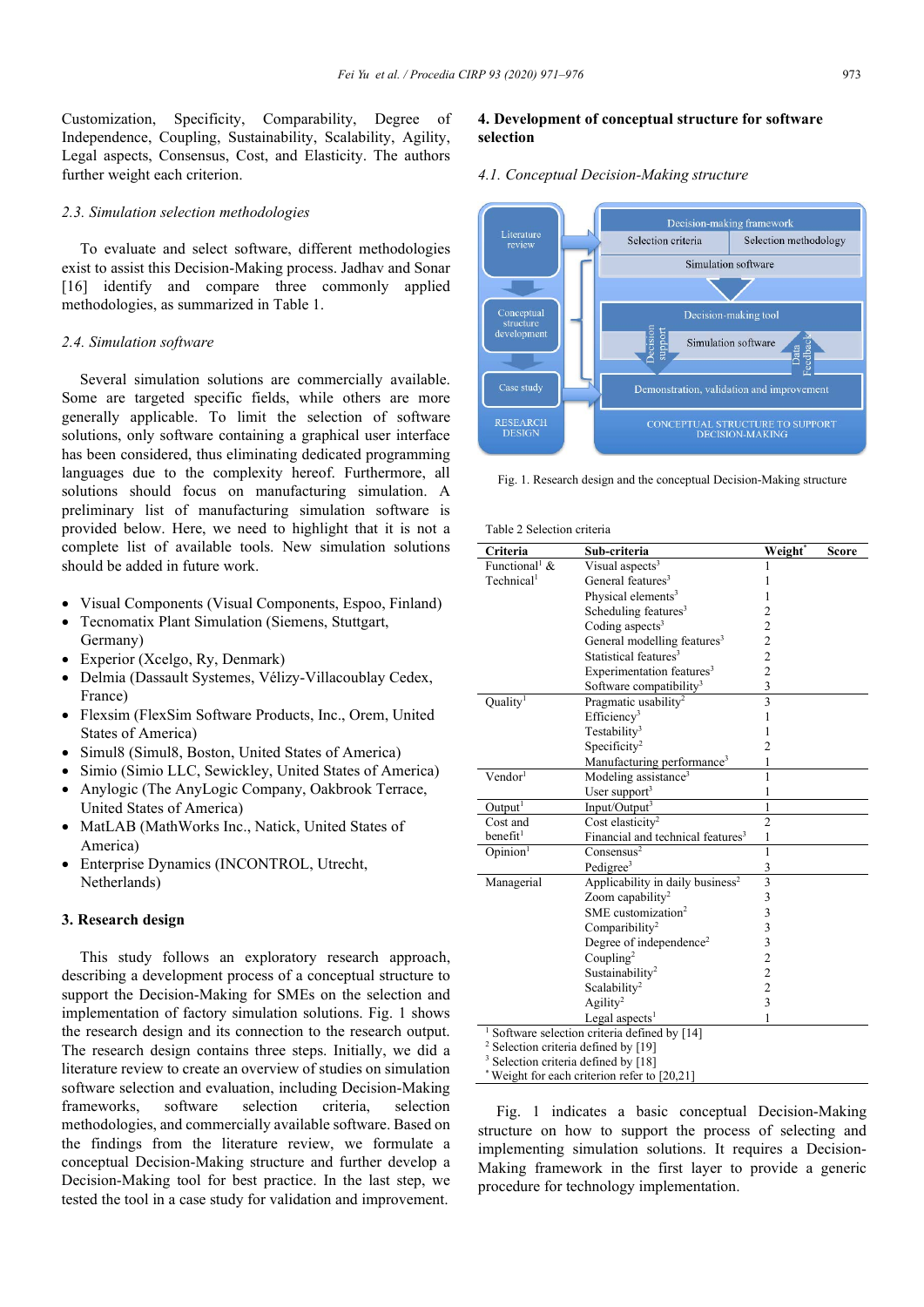Under the framework layer, selection criteria and methodology form the second layer. The selection criteria identify what should be considered and the priority of each criterion, while the selection methodology reveals how to proceed with the actual selection. In combination of the two, a Decision-Making tool is developed to provide support for choosing the most suitable software solution. The validity of the tool depends on the evaluation quality of each simulation software. On one hand, the tool provides decision support to firms. On the other hand, actual decisions in firms and the score of criteria from the experts improve the suggested decisions by the tool. Therefore, it is crucial that the conceptual structure highlights the data feedback to the Decision-Making tool.

#### *4.2. Decision-Making tool*

Our selection criteria are based on earlier studies by [14,18,19]. According to [14], we have the first class of criteria, since they are defined for general software selection. We chose the criteria from [18,19], because they are defined for the selection of manufacturing simulation software, and the authors provide their estimation of the weight for each criterion. They are classified into the criteria categories and served as sub-criteria. Furthermore, Constantinescu et al. [19] take the consideration of the implementation scenario in SMEs. A number of sub-criteria cannot be classified into any of the criteria categories. Since they tend to be aimed at a managerial perspective, we define them as managerial criteria. Table 2 lists the selection criteria and the weight for each criterion.

The described tool is developed in Microsoft Excel, primarily due to the simplicity of the program, but also the wide availability that allows SMEs to easily open and apply the program without any prior knowledge. As Microsoft Excel allows saving different files, it would be possible for the SME to save the selection and reapply the tool for a new project, thus enabling a continuous innovation process in the company. To decrease complexity, the tool consists of one Microsoft Excel sheet where the practitioner evaluates the criteria listed in Table 2, and the suggested simulation software is shown as the output. We applied the WSM for determining the optimal simulation solution. The WSM has been selected due to the low complexity of implementation, allowing customization, expandability, and flexibility [17]. It is in this way also possible for the SMEs to easily implement custom parameters relevant to either a specific industry, customer, use case, or similar. The low complexity of the WSM furthermore enables continuous improvements, evaluation, and updates of the criteria as well as the weights. The equation below illustrates the WSM.

$$
R_i = \sum_{j=1}^n w_j r_{ij} , \quad i = 1, 2, ..., m
$$
 (1)

Where  $R_i$  determines the overall score for instance  $i$ ,  $w_i$ indicates the weight for the selected criterion, and *rij* represents the score of criterion *j* for instance *i*. Furthermore, *m* indicates the alternatives, where *n* represents criteria. An estimated score for each criterion has been pre-set for all the included simulation software. When practitioners use the tool for Decision-Making support, they need to score the criteria according to their demand, then the overall score  $R_i$  is calculated. The software that has the closest pre-setting score to *Ri* is selected and displayed as the suggested solution.

Currently, the pre-setting score is based on rough estimation by the authors. A quantitative study with experts within the different simulation solutions needs to be done in order to determine these scores more precisely prior to industrial implementation.

## *4.3. Case Study*

To verify the performance of the decision-supporting tool, a case study has been performed. A German high-tech SME, specialized in control and automation, participated in the case study. They develop automation solutions to their customers who are suppliers to the automotive industry. The SME has just received a request from a customer to upgrade a production line. The sales manager is in charge of the project. He wants to investigate the efficiency and safety of different production setups. It has been determined that simulation is needed prior to investing in upgrading the production line. They have researched numerous solutions, although uncertainty exists in selecting the right simulation solution. The use of the developed tool is to support in the Decision-Making process of selecting the appropriate simulation solution.

The sales manager scored each criterion on a scale from the lowest priority 1 to the highest priority 7. Furthermore, he determined the application area for the simulation solution to be used for rapid modeling. We observed the whole process while the manager was filling the scores. Afterward, we had an interview with the manager to get his feedback.

Following the weight of each parameter, a summed score results in a numerical value of 304. Three simulation software is presented, in which, Anylogic with a match of 97.44%, is suggested as the first option. Since the pre-setting scores for each software are based on rough estimation, the purpose of this case study is purely for demonstrating the Decision-Making tool and getting feedback for improvement.

It is with this information now possible for the decisionmaker to quantify certain input criteria and get a suggested simulation solution. It is though important to highlight that the suggested simulation solution might not be the ideal case. This is partially documented by the "Match" value, but also other non-identified parameters might influence the Decision-Making process. The manager expressed that they would most likely choose Siemens software because they are a Siemens solution partner, and they get supports from Siemens. Even though he still confirmed that the tool is very helpful. It clears his mind on what are the most important features to them. Furthermore, he addressed that only a suggestion as the output of the tool would not be enough. The pros and cons of different software and a comparison of the features would be interesting as well.

#### **5. Discussion**

#### *5.1. Improvements*

From the case study, it has been identified that the criteria often require further explanation for the practitioner to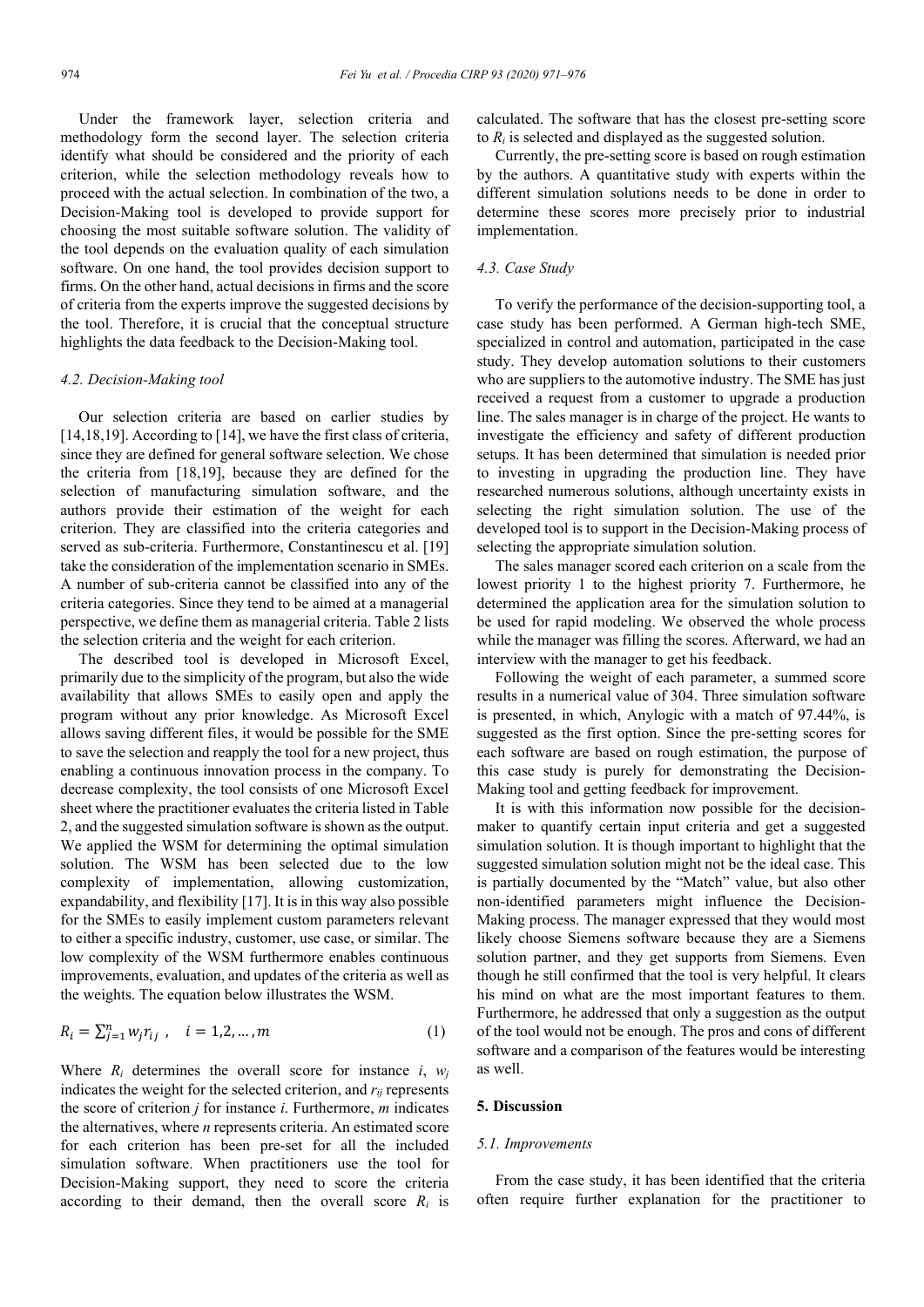understand and score it accordingly. Efforts are, therefore, put into developing a more user-friendly way to evaluate the criteria. Additionally, an improvement adds a criterion on a preferred simulation solution. This addresses the suggestion from the German high-tech SME that they would be using the tool due to strategic collaborations. In the results, a simulation solution, according to their preference, will be listed in addition to three recommended solutions that match the practitioner's inputs. The differences in each criterion are highlighted to support the Decision-Making process.

We used WSM as the selection methodology, which is based on the average of the scores but not the individual criterion. This may give unprecise suggestions. Different machine learning algorithms, such as decision tree, K-nearest neighbors, logic regression, and artificial neural network [22], will be tested and compared. A better selection methodology will be used in the development of the final version of the tool. It is though important to highlight that the quality of the data plays an important role in order for the different selection methodologies to yield the optimal results. The final tool will adopt best practices to ensure the high quality of the input data.

The final improvement will include further development of the database to allow web crawlers to extract the data from current literature for further selection criteria, which is afterward analyzed. Experts will then verify and validate these criteria as well as provide a score. This enables continuous improvement of the database, ensuring the results are always based on the latest research.

#### *5.2. Scholarly Implementations*

One of the main findings of the study is the conceptual structure. Based on a collection of research outputs from different perspectives, i.e., decision-support framework, criteria, and models, we unify the conceptual structure of the whole Decision-Making support process. It shows the hierarchy and the links of the elements, as well as indicates the connection from theory to best practice. The structure provides the foundation for us to build the Decision-Making tool, which is the main objective of this study. The tool development is still in the pilot phase, but the test results have shown the potential value of the work.

We suggest adding an extra step to the presented frameworks [10,13], i.e., a step of Decision-Making of Software Selection after the initial step – Problem Formulation. We think it is necessary for decision-makers, especially those from SMEs who do not have rich experience in simulation software, to choose the appropriate simulation solution at the early stage. While going through the selection process, it will increase their awareness of the technology. The better they understand the technology, the clearer they can identify the added value to the firm, resulting in a higher likelihood of final implementation. This has been observed from the case study that the manager became convinced to acquire the technology after trying the selection process. The selection process increases the absorptive capacity [23]. When further implementing the simulation solution, they will gain new knowledge about other technologies, e.g., robotics. Adoption of these technologies will emerge.

The findings from the case study show that only getting a suggestion is not enough for decision-makers. They also benefit from this learning process to gain new knowledge about simulation solutions. While scoring the criteria, it forces them to think systematically about their needs and the options, which already supports them for Decision-Making.

The case study also identifies a weakness of the existing Decision-Making models that case-sensitive factors, such as human factors, are not considered in the models. None of the reviewed literature has addressed it. Individuals' knowledge and experience and other subjective factors influence the decision significantly. According to the path dependency theory [24], the historical experience matters.

#### *5.3. Managerial implementations*

This study provides a best practice tool that supports decision-makers in selecting the most appropriate simulation solution in a more efficient and systematic way. This is highly important for SMEs. As Chau [25] pointed out, the timing of selecting and implementing the simulation solution is additionally critical for successful adoption in SMEs. It is commonly known for SMEs that in the period with a high number of customer orders, the financial prerequisites are present, but result in a short of time. Contrary, in the period with low customer orders, the time available for adoption is present, but the financial aspects might not be. It is, therefore, important to have an efficient way for Decision-Making.

It is also necessary to select the appropriate timing of the adoption of the simulation solution as the score of certain criteria might be influenced by the financial status of the company in the given moment. Our suggestion to the company owners or managers is to get experience in this Decision-Making process at the early stage, even though it may not be the right time for technology acquirement and implementation. The learning process is more valuable than a decision.

#### *5.4. Limitations and Future work*

As the presented case study shows, it is possible to obtain a suggested simulation solution by quantifying certain criteria. The developed tool is still in the very early phase and does, though, have certain limitations. First of all, the parameters identified in literature might not be the complete foundation for the Decision-Making process, due to the high complexity of this process by nature. In addition to this, the developed tool only consists of the parameters identified in literature containing a weight. The other parameters that also influence the decision are not implemented in this iteration of the tool, due to the lack of data. Case-sensitive factors should also be considered in Decision-Making models.

Another limitation of the developed tool is the methodology applied to calculate the score. The WSM applied to both the input criteria as well as on the simulation solutions does not differentiate between each criterion. The same overall score may have a totally different score pattern. As this value is compared to a combined score of the simulation solutions, a risk of a misleading result exists. Different methodologies, such as conventional neural networks or other machine